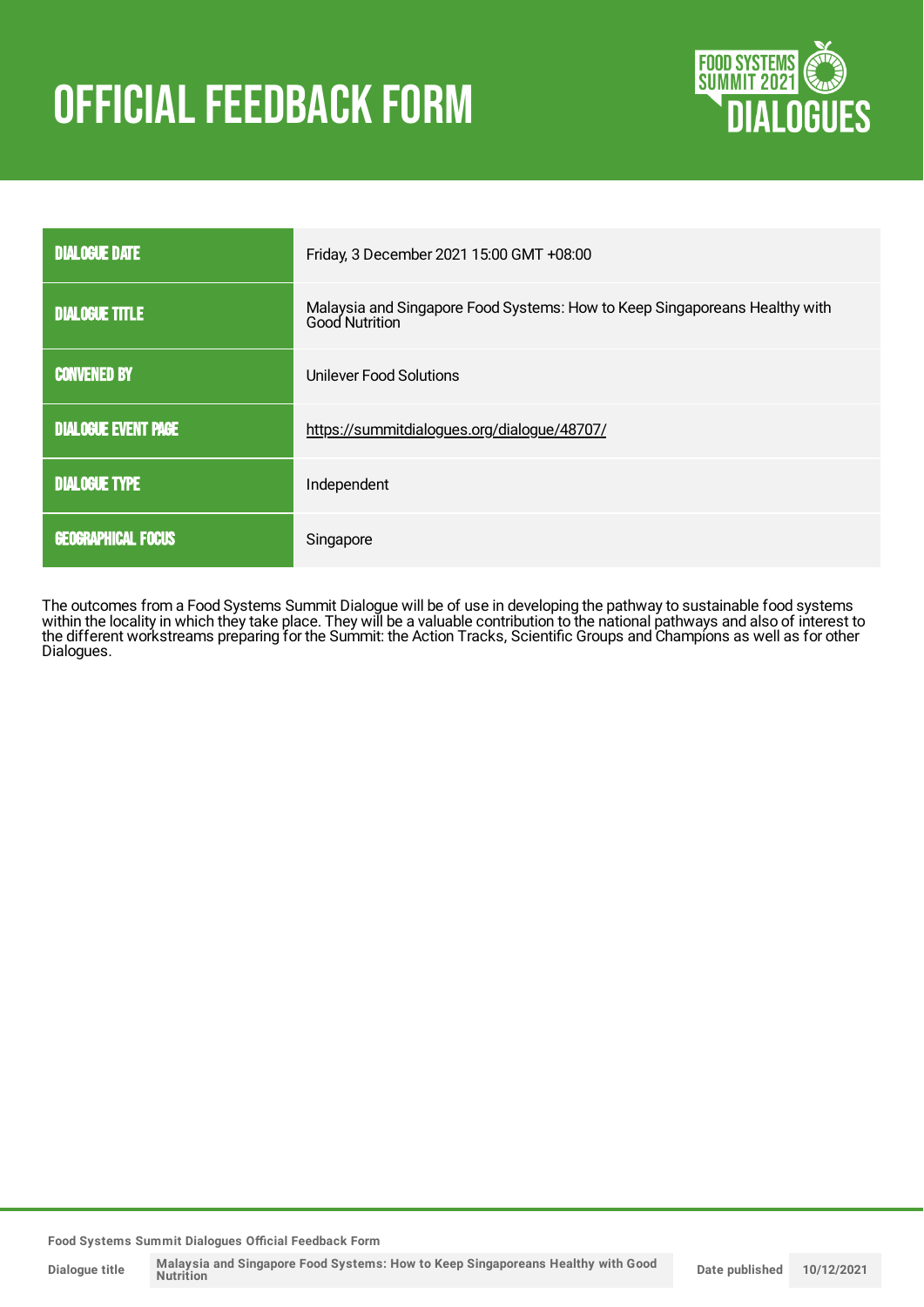## 1.PARTICIPATION



### NUMBER OF PARTICIPANTS FROM EACH STAKEHOLDER GROUP

| 3  | Small/medium enterprise/artisan             | Workers and trade union |                                             |
|----|---------------------------------------------|-------------------------|---------------------------------------------|
|    | Large national business                     |                         | Member of Parliament                        |
| 31 | Multi-national corporation                  |                         | Local authority                             |
|    | Small-scale farmer                          |                         | Government and national institution         |
|    | Medium-scale farmer                         |                         | Regional economic community                 |
|    | Large-scale farmer                          |                         | <b>United Nations</b>                       |
|    | Local Non-Governmental Organization         |                         | International financial institution         |
|    | International Non-Governmental Organization |                         | Private Foundation / Partnership / Alliance |
|    | Indigenous People                           | 16                      | Consumer group                              |
|    | Science and academia                        |                         | Other                                       |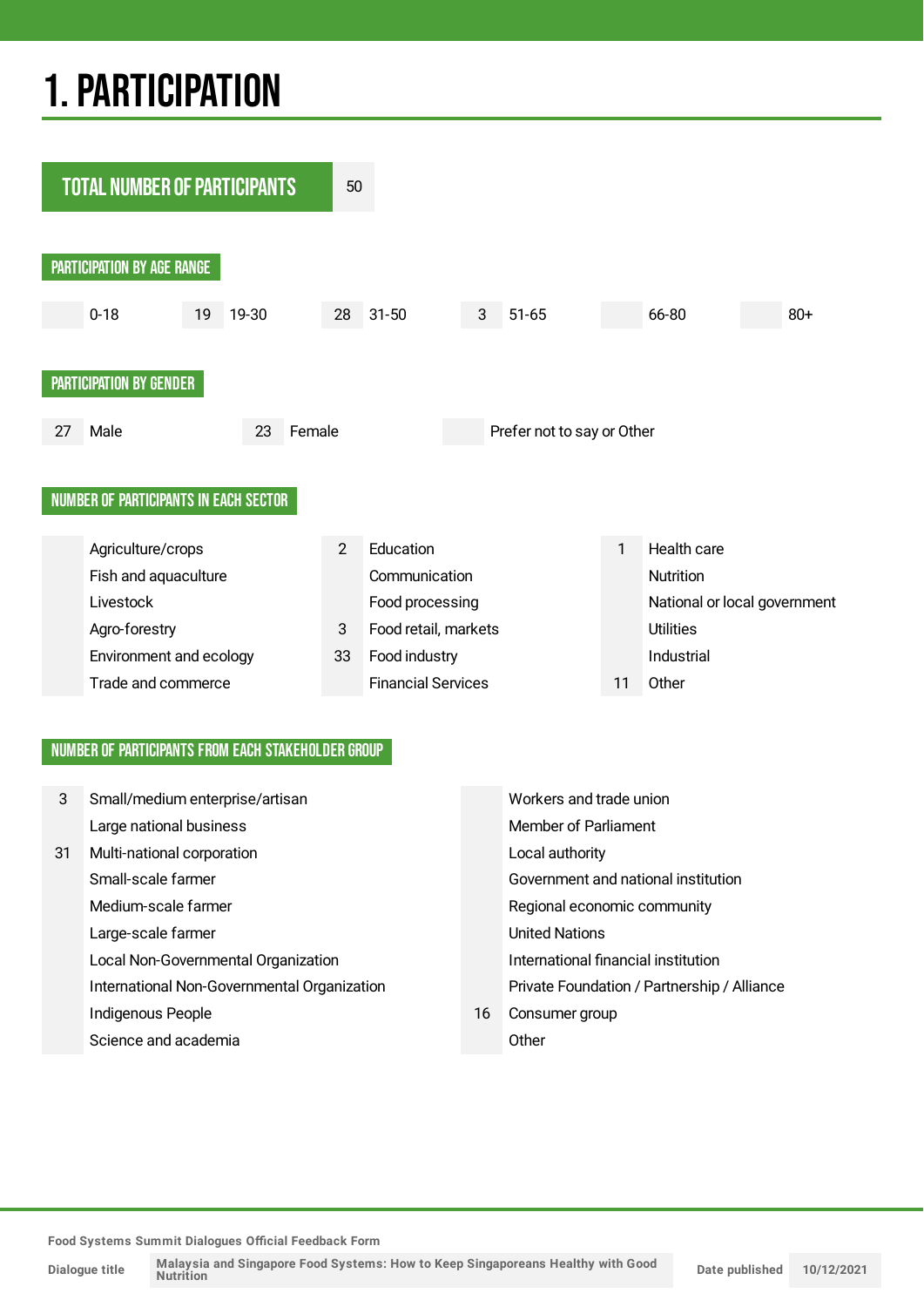## 2. PRINCIPLES OF ENGAGEMENT

### HOW DID YOU ORGANIZE THE DIALOGUE SO THAT THE PRINCIPLES WERE INCORPORATED, REINFORCED AND ENHANCED?

The independent dialogue was organized to include panelists from a diverse background. This allows participants to learn more about the topic from different perspectives and to understand the importance of positive nutrition. The moderator began with a poll question to find out more about the behavioral changes from the pandemic and subsequently sharing the key statistics of Singaporean's health status. Panelist also shared some of the initiatives that the organization is practicing before discussing on the possible collaborations to achieve a healthier nation. The intent is to inculcate the urgency to act on the issues now and explore the options available to meet this goal. Participants can also voice their opinion or questions through the chat box.

### HOW DID YOUR DIALOGUE REFLECT SPECIFIC ASPECTS OF THE PRINCIPLES?

The dialogue allows us to better understand how organizations from different industries can play a role in promoting nutritious food to the nation. Panelist also shared the obstacles that they encounter, and some strategies to overcome the hurdles. Throughout the discussion, there were various methods to tackle the issue, but we deep dived to the topic of partnership.

### DO YOU HAVE ADVICE FOR OTHER DIALOGUE CONVENORS ABOUT APPRECIATINGTHE PRINCIPLES OF ENGAGEMENT?

NIL.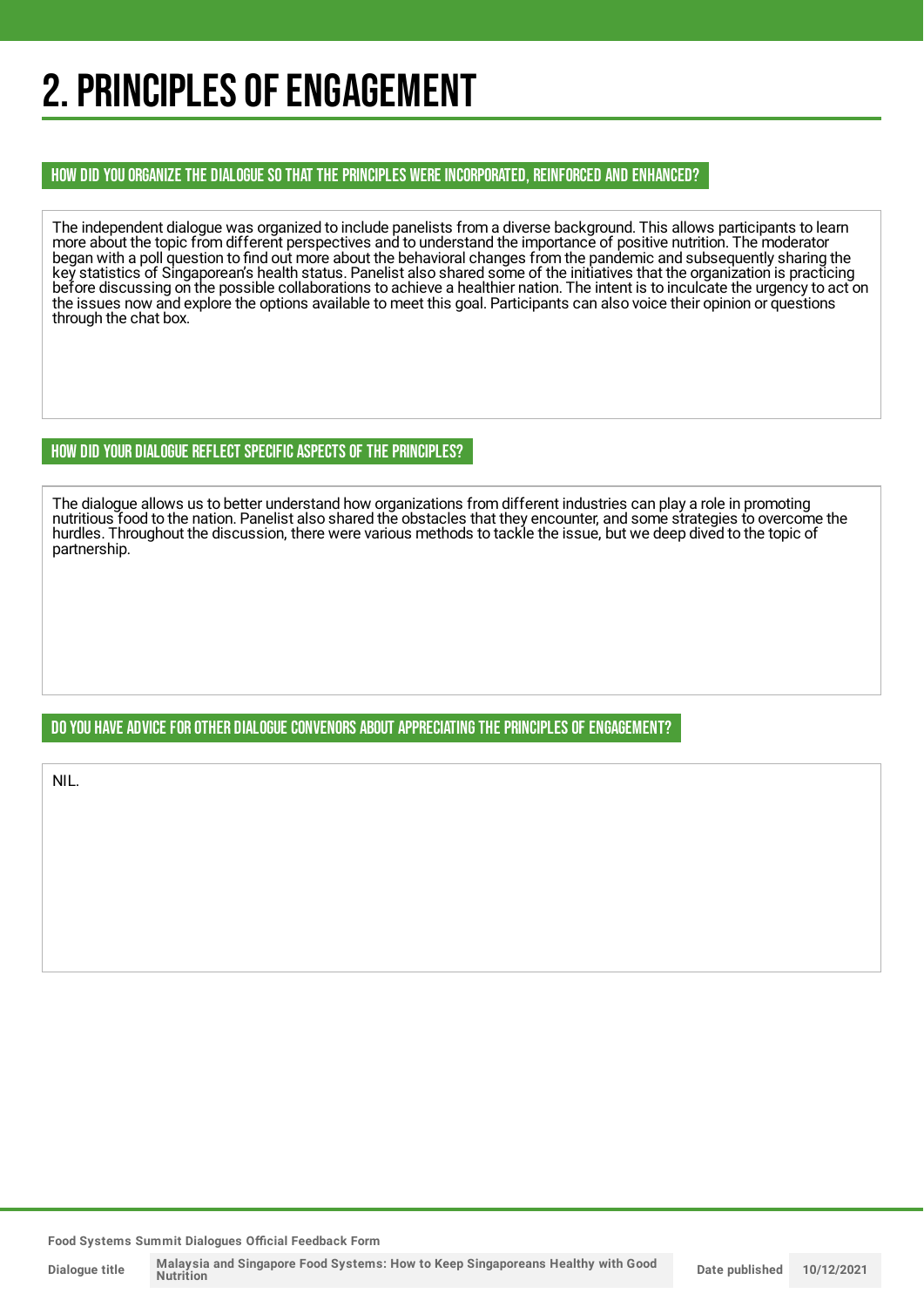## 3. METHOD

The outcomes of a Dialogue are influenced by the method that is used.

DID YOU USE THE SAME METHOD AS RECOMMENDED BYTHE CONVENORS REFERENCE MANUAL?

**Yes** ✓ **No**

The Independent Dialogue was held over Microsoft Teams meeting where we invited professionals from various industries to share their views on this topic. The dialogue was promoted over several platforms, both internally and externally. Apart from the UN Summit Dialogue webpage, the independent dialogue was shared through the company website, Facebook page and Instagram. This is to amplify the importance of this topic to all our stakeholders. During the dialogue, only the Moderator and the Panelists are screened while the chat box remains open for participants to express their views and questions.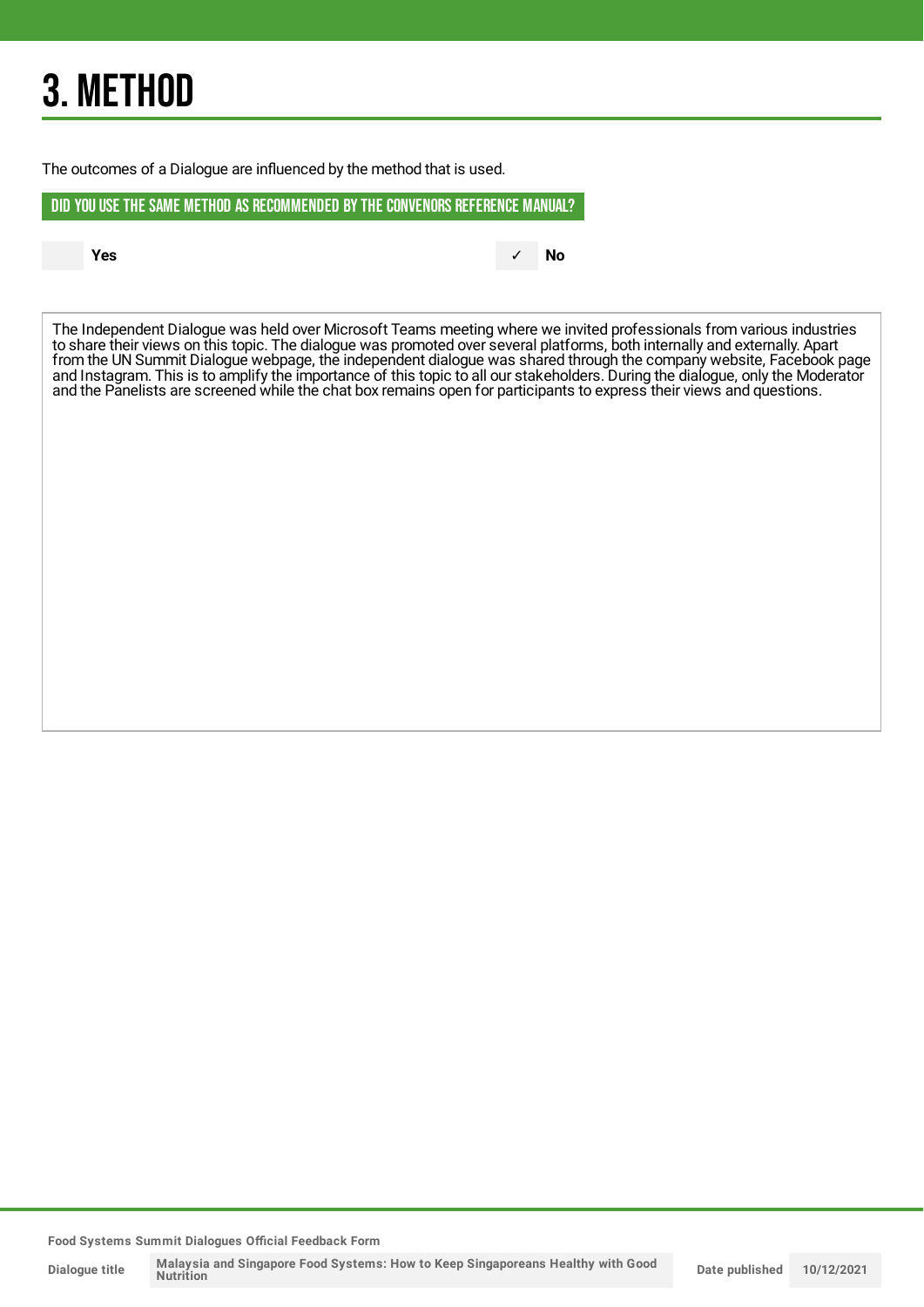## 4. DIALOGUE FOCUS & OUTCOMES

## MAJOR FOCUS

The survey conducted between 2019-2020 has shown that the number of chronic diseases in Singapore has rose compared to the last survey in 2017. The number of Singaporeans suffering from diabetes has increased to 9.5%, while 1 in 3 Singaporeans have hypertension and 4 in 10 have high blood cholesterol. Unfortunately, obesity rate across all age group has also risen, while majority were contributed by the male population.

The focus of this independent dialogue seeks to understand the awareness of Singaporeans towards good nutrition and how the stakeholders in various industries can contribute towards building a healthier nation (Action Track 1).

#### ACTION TRACKS

| Action Track 1: Ensure access to safe and<br>nutritious food for all |
|----------------------------------------------------------------------|
| Action Track 2: Shift to sustainable<br>consumption patterns         |
| Action Track 3: Boost nature-positive<br>production                  |
| Action Track 4: Advance equitable livelihoods                        |

Action Track 5: Build resilience to vulnerabilities, shocks and stress

## **KEYWORDS**

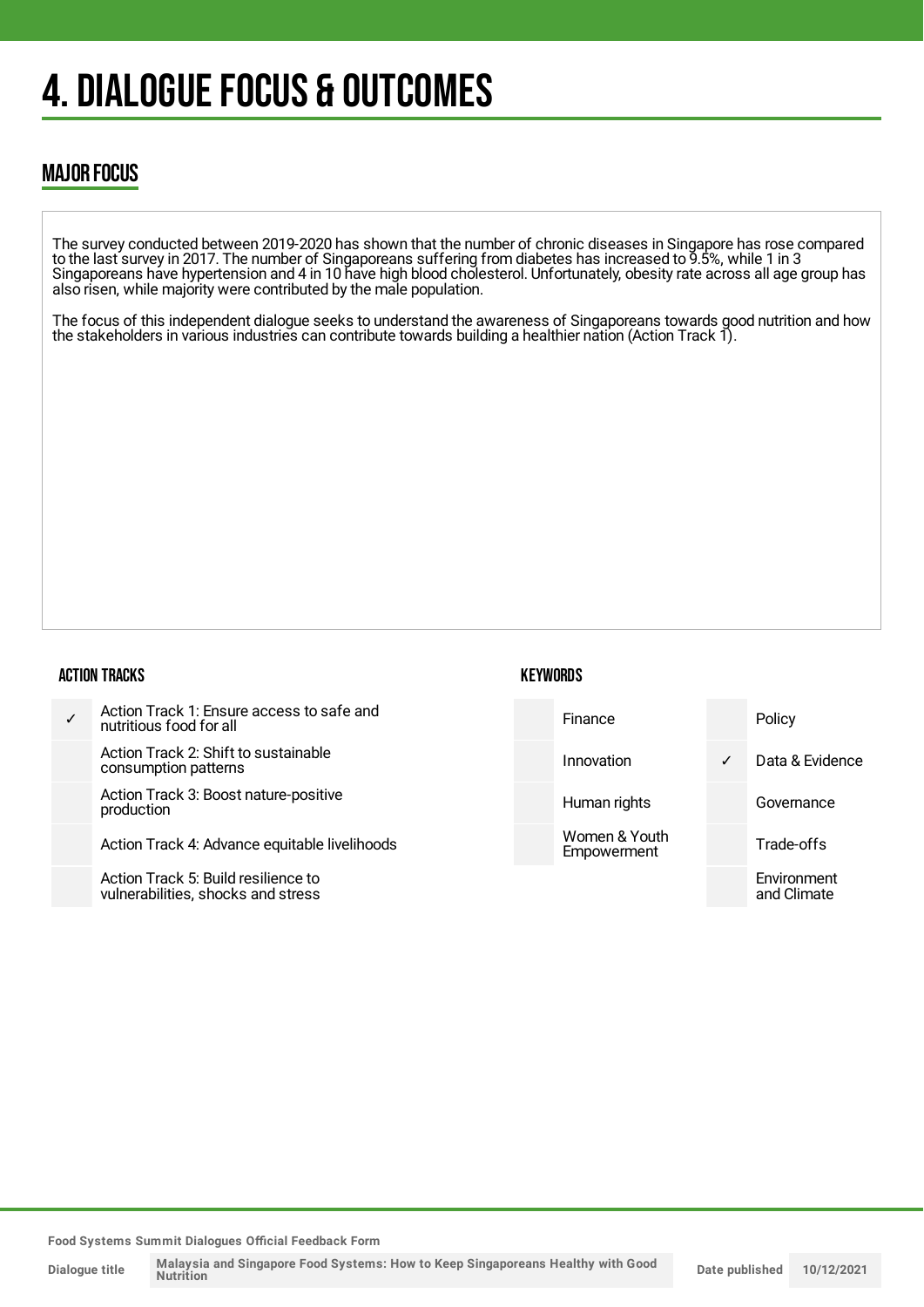## MAIN FINDINGS

From the poll results, majority of the respondents pointed out that they have increased usage of food delivery platforms and a substantial number of audiences also practices cooking at home during the pandemic.

Manufacturers pointed out that there is a surge in demand for products to improve personal hygiene and healthier foods, along with supplements. Nutritional supplements continue to be a fast-moving product during this period and consumers are constantly searching for food items that can increase their immunity, such as Vitamin C. Plant-based products has also become a trend as there is an increasing number of individuals who wants to be healthier and consuming in a sustainable manner. While food delivery is on the rise, many Singaporeans began cooking their meals as they get inspirations from social media platforms. This is also aligned with the poll results.

Some of the food operators have already began emphasizing on nutritious food before the pandemic. While many may have put on weight during the pandemic, there is another group of people who started practicing a healthier lifestyle. Many realized the importance of nutritious food and there is an increased demand for vegetables, grains and plant-based food. However, there might still be a lack of food knowledge among Singaporeans. For instance, fruits are often perceived to be healthy but excess sugary fruit juices in actual, is not favorable to the body.

The government took a well-rounded approach to bring the population towards a healthier nation. Food programs are targeted at children to adults and the seniors, specifically. For instance, food programs target at seniors emphasizes on increasing calcium and protein intake. The government also works with the manufacturers of packaged food to introduce the Healthier Choice Symbol program (HCS), which is widely recognized by the public. Moreover, the government also offers grants to food manufacturers and food operators to promote the research and development on nutritious food and encourage them to offer healthier food options. To reduce the sugar intake among Singaporeans, the government will be introducing new regulatory measures for pre-packed sugar-sweetened beverages which includes a grading system and advertisement restrictions.

#### ACTION TRACKS

**KEYWORDS** 

| $\checkmark$ | Action Track 1: Ensure access to safe and<br>nutritious food for all      | Finance                      |              | Policy                     |
|--------------|---------------------------------------------------------------------------|------------------------------|--------------|----------------------------|
|              | Action Track 2: Shift to sustainable<br>consumption patterns              | Innovation                   | $\checkmark$ | Data & Evidence            |
|              | Action Track 3: Boost nature-positive<br>production                       | Human rights                 | $\checkmark$ | Governance                 |
|              | Action Track 4: Advance equitable livelihoods                             | Women & Youth<br>Empowerment |              | Trade-offs                 |
|              | Action Track 5: Build resilience to<br>vulnerabilities, shocks and stress |                              |              | Environment<br>and Climate |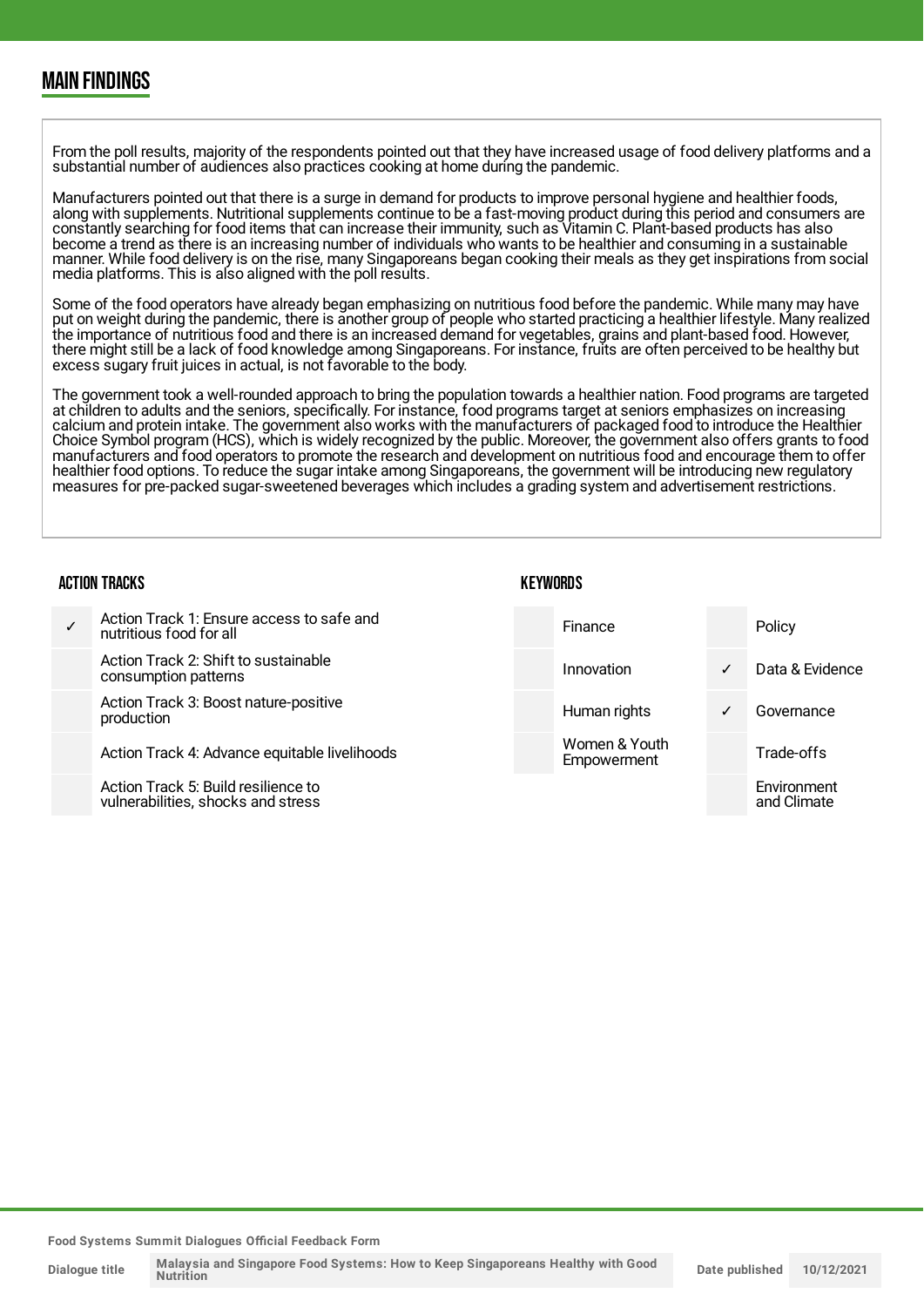## OUTCOMESFOR EACH DISCUSSION TOPIC

Food manufacturers have been working on offering nutritious products to the consumers. By ensuring that the nutritional values of the products adhere to the global standards, consumers can make better choices and have a positive impact to both their health and well-being. The company emphasizes heavily on plant-based products since it promotes a sustainable consumption pattern.

Some of the food operators have proven that nutritious food can remain to be tasty. The in-house dietitian can work closely with the Chef team to tweak both the ingredients and the recipe to ensure that the dishes meet the dietary requirements of the consumers. Food operators are encouraging consumers to consume less animal protein, to move towards a plantforward diet by replacing them with plant-based protein. However, this must be performed progressively since the population has been accustomed to animal protein. A good way to introduce plant-based protein is to incorporate them into local dishes since they are more widely acceptable.

It is challenging for manufacturers to reduce the nutrients of concerns such as sugars and fats because of the limitations in the current technology. These nutrients have chemical properties that contributes to the food item. For instance, sugar allows ice cream to have its structure. Manufacturers will need the support from external parties to continue to offer nutritious food to the local community. Partnerships are essential to make this positive change. Partnerships can also be in the form of training to educate other food operators in promoting nutritious food.

#### ACTION TRACKS

| Action Track 1: Ensure access to safe and<br>nutritious food for all |
|----------------------------------------------------------------------|
|                                                                      |

✓ Action Track 2: Shift to sustainable consumption patterns

> Action Track 3: Boost nature-positive production

Action Track 4: Advance equitable livelihoods

Action Track 5: Build resilience to vulnerabilities, shocks and stress



**KEYWORDS**